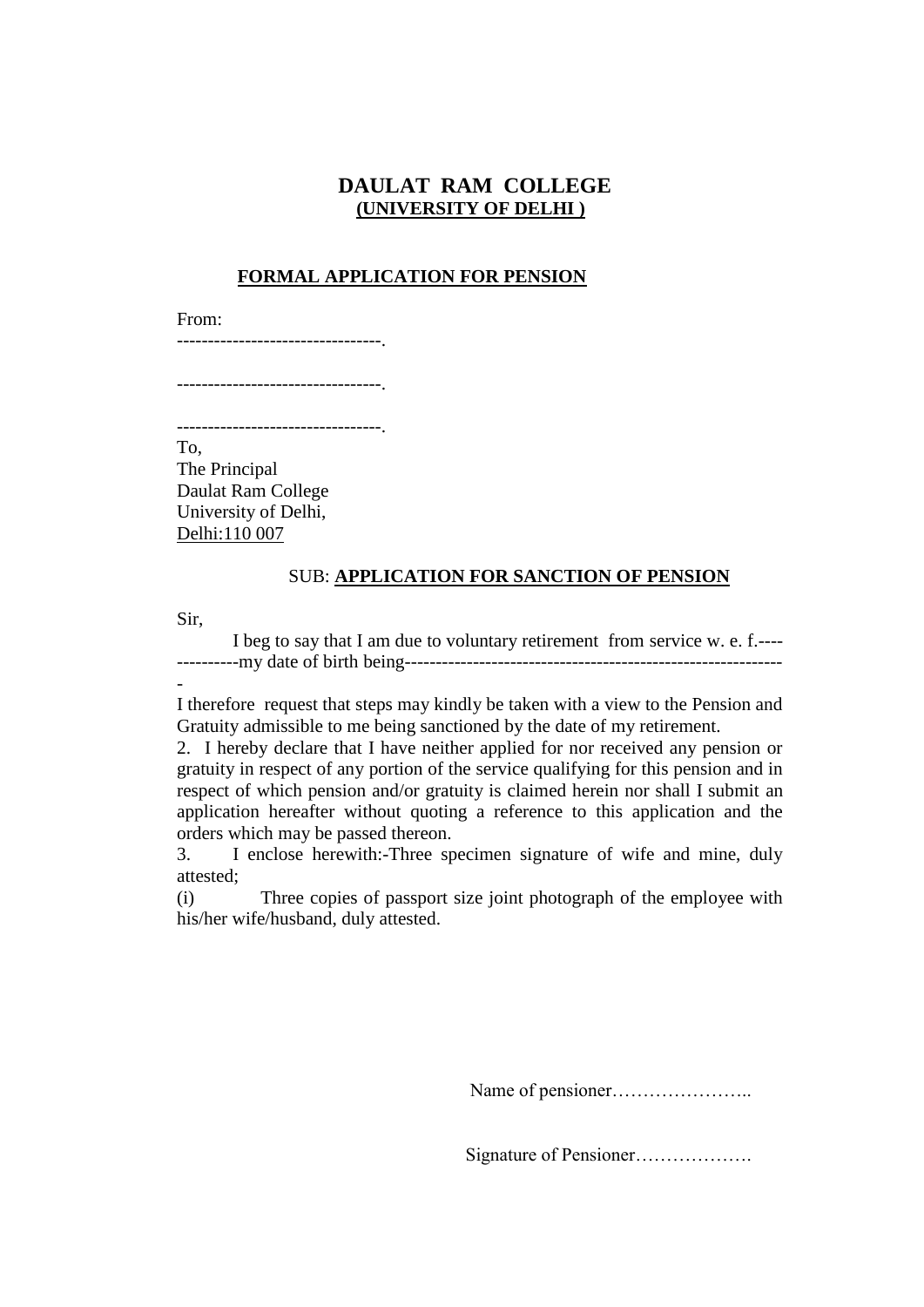| $(ii)*$ Three slips each bearing my left-hand thumb and |
|---------------------------------------------------------|
|                                                         |
| -----------------------------                           |
|                                                         |
| Date:                                                   |
|                                                         |
| Signature                                               |

\*This is required only in the case of person who are illiterate and cannot sign their names.

Name of pensioner…………………..

Designation\_\_\_\_\_\_\_\_\_\_\_\_\_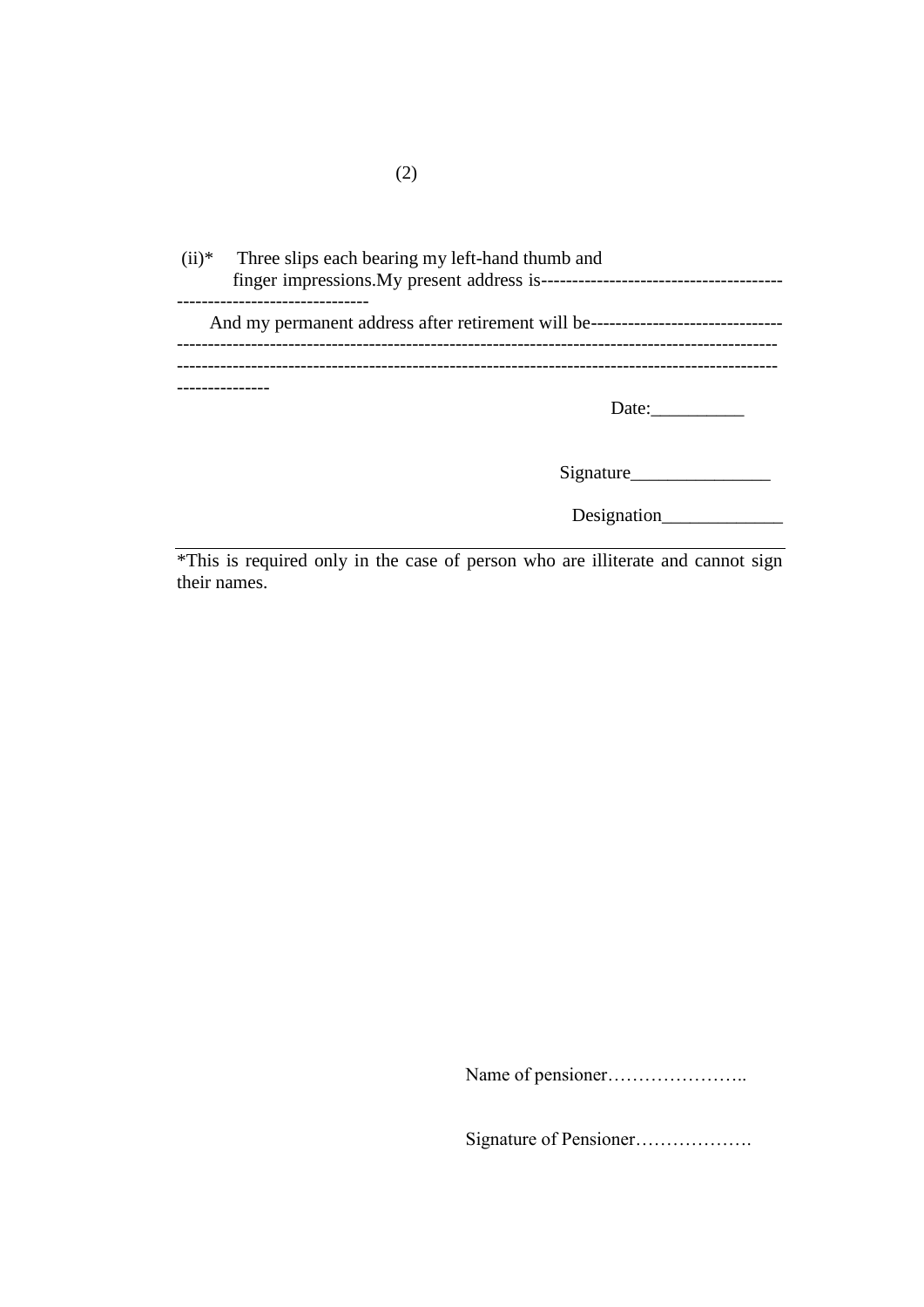## DAULAT RAM COLLEGE, DELHI **(UNIVERSITY OF DELHI )** 4,Patel Marg, Maurice Nagar, Delhi: 110 007

Specimen Signatures of Retiring Employee

Specimen Signatures of Attested by

ShriMrs……………………………….. …………………………….

 $(1)$ <br>(Signature of Employee)

(Signature with rubber stamp)

 $(2)$  (Signature of Employee)

 $\overline{\text{(Signature with rubber stamp)}}$ 

(3)\_\_\_\_\_\_\_\_\_\_\_\_\_\_\_\_\_\_\_\_\_\_\_ \_\_\_\_\_\_\_\_\_\_\_\_\_\_\_\_\_\_\_\_\_\_\_\_\_\_\_\_

(Signature of Employee) (Signature with rubber stamp)

PRINCIPAL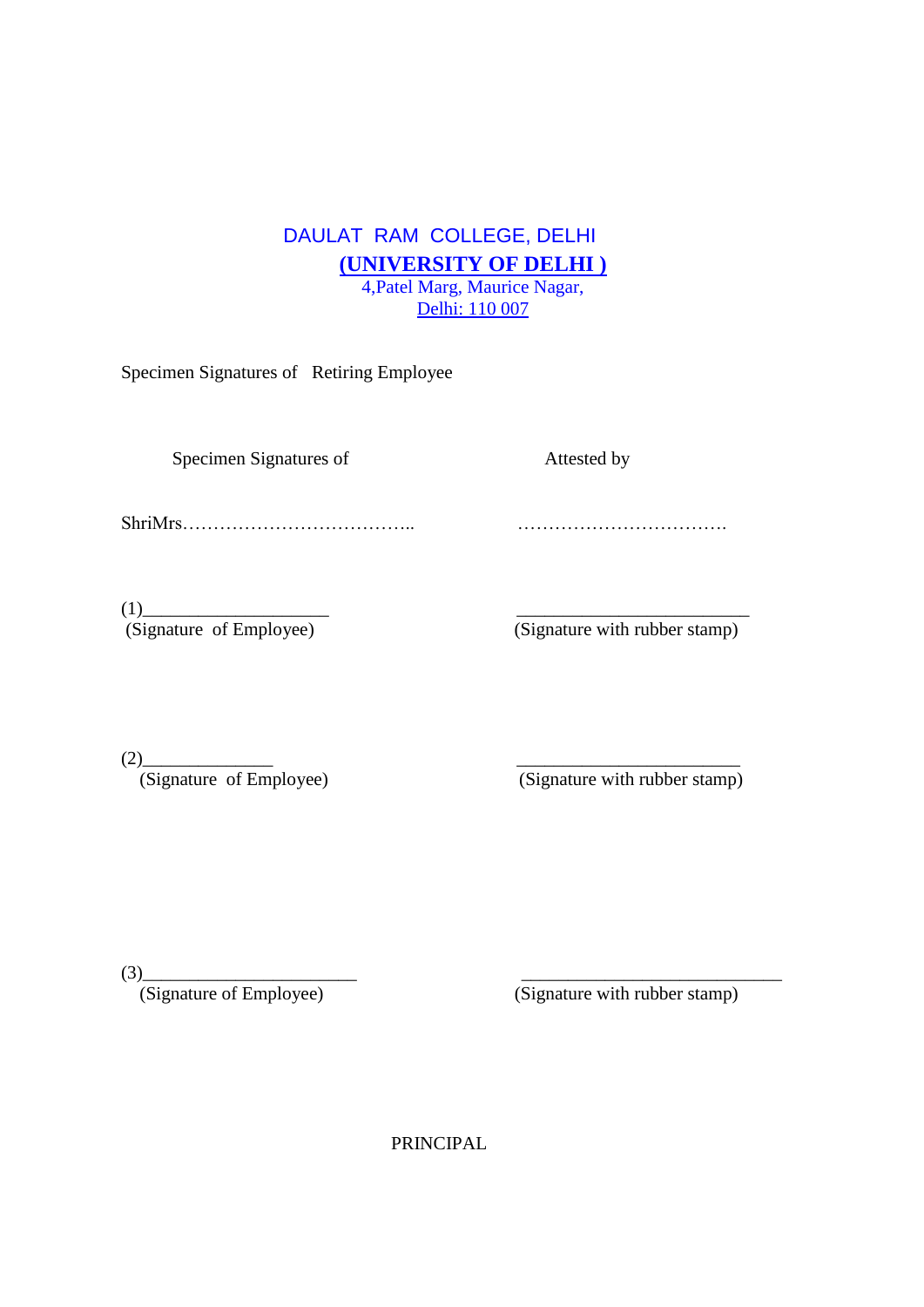## FORM OF APPLICATION FOR COMMUTATION OF PENSION WITHOUT MEDICAL EXAMINATION.



## Subject: **Commutation of Pension with Medical Examination (Original copy enclosed)**

 $|$ 

**Sir,**

I furnish below the relevant particulars and request that I may be permitted to commute a part of my pension as indicated below. (An attested copy of my photograph is pasted on this application and attested copy is enclosed).

| 1. | Name in Block Letters.                                                                                                                   |  |
|----|------------------------------------------------------------------------------------------------------------------------------------------|--|
| 2. | Date of Birth                                                                                                                            |  |
| 3. | Date of Superannuation on attaining the age.<br>of 60 years.                                                                             |  |
| 4. | Designation of the post held at the time of<br>superannuation and the name of the College:                                               |  |
| 5. | Amount of Pension sanctioned and whether<br>it is provisional or final.                                                                  |  |
| 6. | Amount (in whole Rupees) of pension<br>proposed to be commuted .@ 40%                                                                    |  |
| 7. | Particulars of any application for commutation<br>of pension made previously and whether appeared<br>before any Medical Authority of not |  |

Name of pensioner…………………..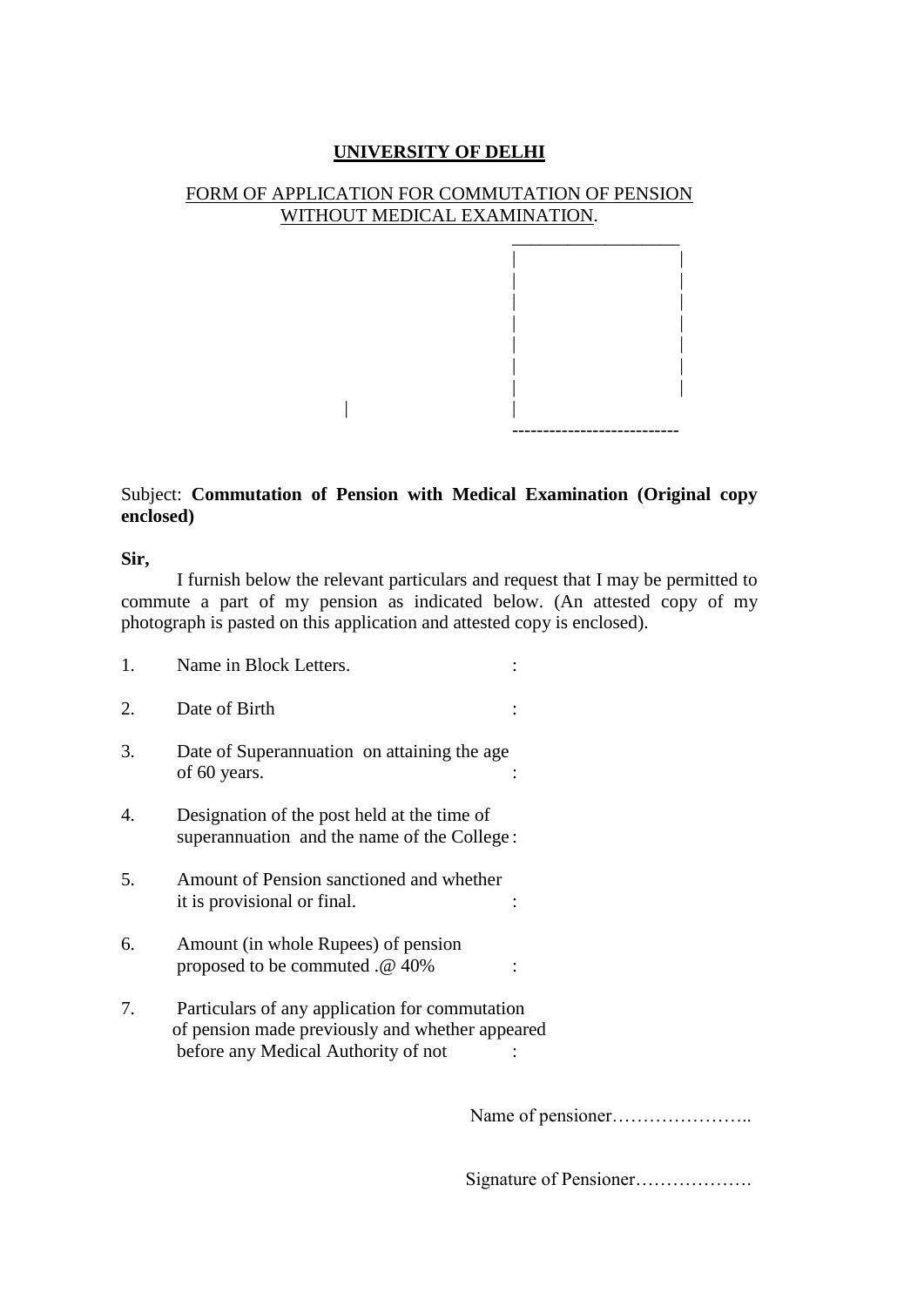# **FOR OFFICE USE**

| 8.                | Age next Birthday (according to the service                     |     |       |
|-------------------|-----------------------------------------------------------------|-----|-------|
| record).          |                                                                 |     | years |
| 9.                | Rate of Commutation at age next birthday :                      |     | .     |
| 10.<br>Pensioner. | Amount proposed to be commuted by the                           | Rs. | P.M.  |
| 11.               | Amount of Pension sanctioned.                                   |     | Rs.   |
| 12.<br>Say        | Calculation of commuted value of Pension. :<br>Rs.<br>$/ -x12x$ |     | Rs.   |

Name of pensioner…………………..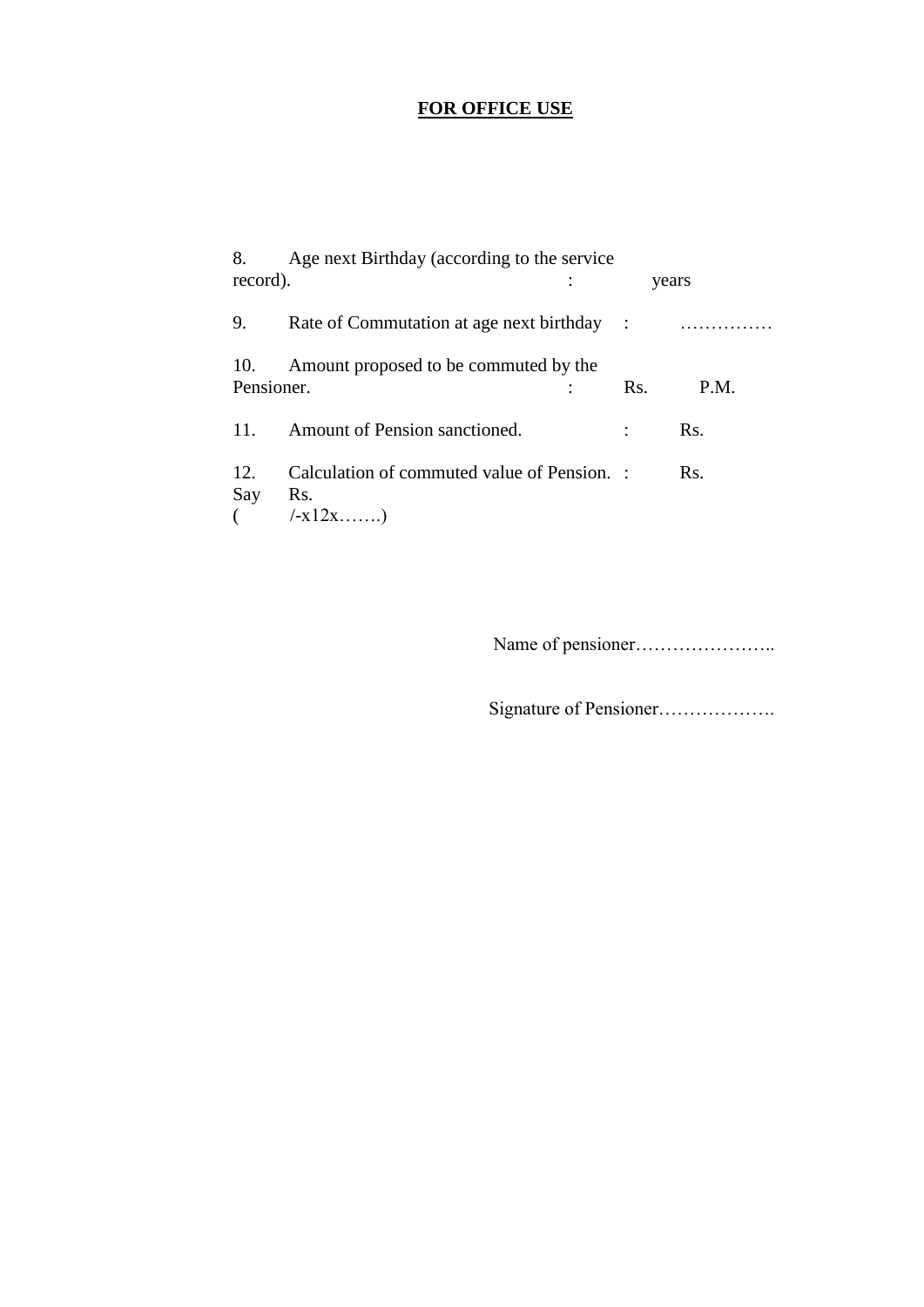## **FORM OF APPLICATION**

(Family Pension Scheme for University Employees)

| Application for a Family Pension for the Family of Late                                                                                                                                                                                                        |                                   |  |  |
|----------------------------------------------------------------------------------------------------------------------------------------------------------------------------------------------------------------------------------------------------------------|-----------------------------------|--|--|
|                                                                                                                                                                                                                                                                | Attested                          |  |  |
|                                                                                                                                                                                                                                                                | <b>PHOTOGRAPH</b>                 |  |  |
|                                                                                                                                                                                                                                                                |                                   |  |  |
|                                                                                                                                                                                                                                                                |                                   |  |  |
| 1. Name of Applicant                                                                                                                                                                                                                                           |                                   |  |  |
| 2. Relationship to the University Employee                                                                                                                                                                                                                     |                                   |  |  |
| 3. Date of Retirement, if the deceased was a Pensioner                                                                                                                                                                                                         |                                   |  |  |
| 4. Date of Death of University Employee                                                                                                                                                                                                                        |                                   |  |  |
| 5. Name and ages of surviving kindred of the deceased                                                                                                                                                                                                          |                                   |  |  |
|                                                                                                                                                                                                                                                                |                                   |  |  |
| Name                                                                                                                                                                                                                                                           | (Date of Birth by Christian area) |  |  |
| Widow/Widower                                                                                                                                                                                                                                                  |                                   |  |  |
| Sons                                                                                                                                                                                                                                                           |                                   |  |  |
| <b>Unmarried Daughters</b>                                                                                                                                                                                                                                     |                                   |  |  |
| 6. Account No. of SBI, D.U. if the payment is desired through<br>Bank (not joint or either or survivors $A/c$ )<br>7. Signature of left-hand thumb impression (in the case<br>of those who are not literate enough to sign their Names): _____________________ |                                   |  |  |

Name of pensioner…………………..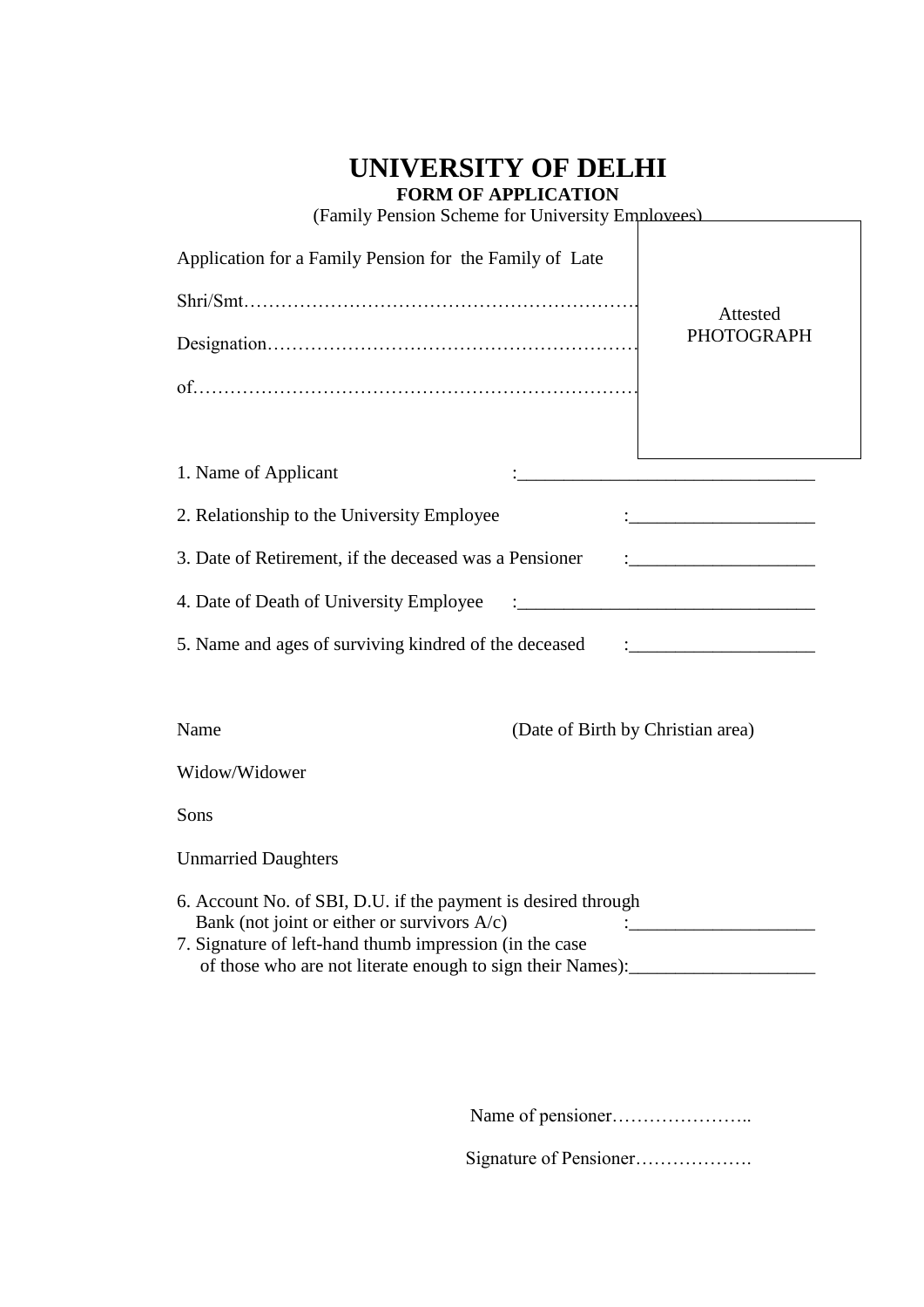|                                    | of                                                                                                                                                                                                                          | Widow/Widower/Guardian                                    |
|------------------------------------|-----------------------------------------------------------------------------------------------------------------------------------------------------------------------------------------------------------------------------|-----------------------------------------------------------|
|                                    |                                                                                                                                                                                                                             |                                                           |
| (i) Date of Birth by Christian era |                                                                                                                                                                                                                             | <u> 1989 - Johann Barbara, martxa alemaniar politikar</u> |
| (ii) Height                        |                                                                                                                                                                                                                             |                                                           |
|                                    | (iii) Personal Marks, if any, on hand or face                                                                                                                                                                               |                                                           |
|                                    | (iv) Left-hand/Right hand thumb and                                                                                                                                                                                         |                                                           |
|                                    | Finger impression                                                                                                                                                                                                           |                                                           |
| <b>Small Finger</b>                | <b>Ring Finger</b>                                                                                                                                                                                                          | Middle Finger                                             |
| <b>Index Finger</b>                | Thumb                                                                                                                                                                                                                       |                                                           |
| 9. Full Address of the Applicant   |                                                                                                                                                                                                                             |                                                           |
|                                    |                                                                                                                                                                                                                             |                                                           |
|                                    |                                                                                                                                                                                                                             | Witness                                                   |
| Attested                           |                                                                                                                                                                                                                             |                                                           |
|                                    | $(1)$ and $(1)$ and $(2)$ and $(3)$ and $(4)$ and $(5)$ and $(6)$ and $(7)$ and $(8)$ and $(9)$ and $(1)$ and $(1)$ and $(2)$ and $(3)$ and $(4)$ and $(5)$ and $(6)$ and $(7)$ and $(8)$ and $(9)$ and $(1)$ and $(1)$ and | (1)                                                       |

Name of pensioner…………………..

Signature of Pensioner……………….

(2)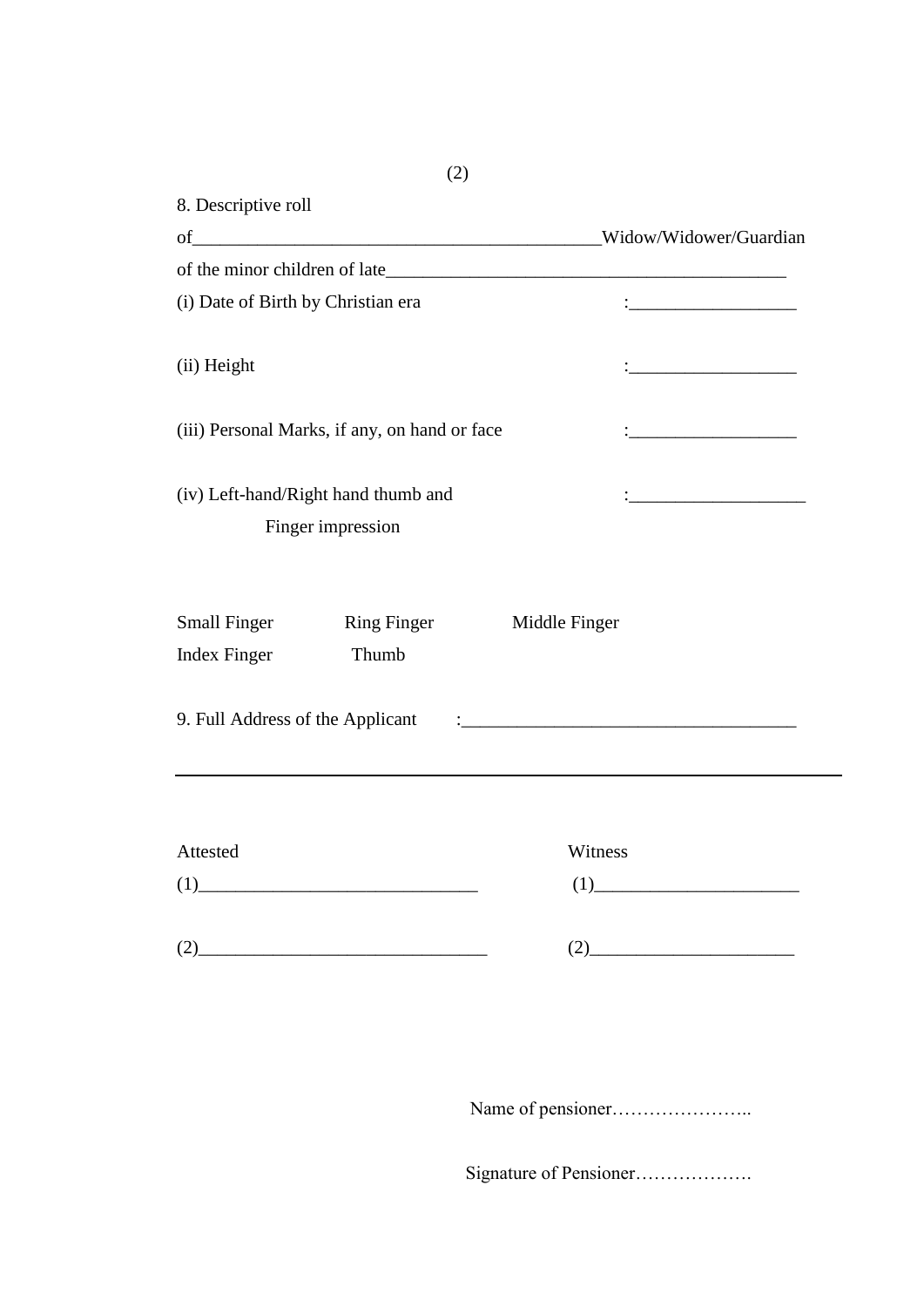| The Register,                                                           |                                                                                             |
|-------------------------------------------------------------------------|---------------------------------------------------------------------------------------------|
| University of Delhi,                                                    |                                                                                             |
| Delhi-110007,                                                           |                                                                                             |
| Sir,                                                                    |                                                                                             |
|                                                                         |                                                                                             |
|                                                                         | under clause 16(ii) of Appendix 'A' to Statute 28-A for the payment of arrears of pension:- |
|                                                                         |                                                                                             |
| 1. Name and address of the Nominee                                      |                                                                                             |
|                                                                         |                                                                                             |
| 2. Realtionship with pensioner                                          |                                                                                             |
| 3. Date of Birth                                                        |                                                                                             |
| 4. Name and address of person who                                       |                                                                                             |
| may received the said pension during                                    |                                                                                             |
| the nominee's minority                                                  |                                                                                             |
| 5. Name and address of other nominee in                                 |                                                                                             |
| case the nominee under Column(1)                                        |                                                                                             |
| predeceases the pensioner                                               |                                                                                             |
| 6. Relationship with pensioner                                          |                                                                                             |
| 7. Date of Birth if the other nominee                                   |                                                                                             |
| 8. Name and address of person who                                       |                                                                                             |
| may receive the pension during he                                       |                                                                                             |
| other nominee's minority                                                |                                                                                             |
| 9. Contingency on happening of which                                    |                                                                                             |
| nomination shall become invalid                                         |                                                                                             |
| $Place: \ldots \ldots \ldots \ldots \ldots \ldots \ldots \ldots \ldots$ |                                                                                             |
|                                                                         | Signature/Thumb-impression, if                                                              |
|                                                                         | The pensioner is illiterate                                                                 |
|                                                                         |                                                                                             |
|                                                                         |                                                                                             |
|                                                                         |                                                                                             |
|                                                                         |                                                                                             |
| Witness:                                                                |                                                                                             |
| Signature                                                               |                                                                                             |
| Name                                                                    |                                                                                             |
|                                                                         |                                                                                             |
|                                                                         |                                                                                             |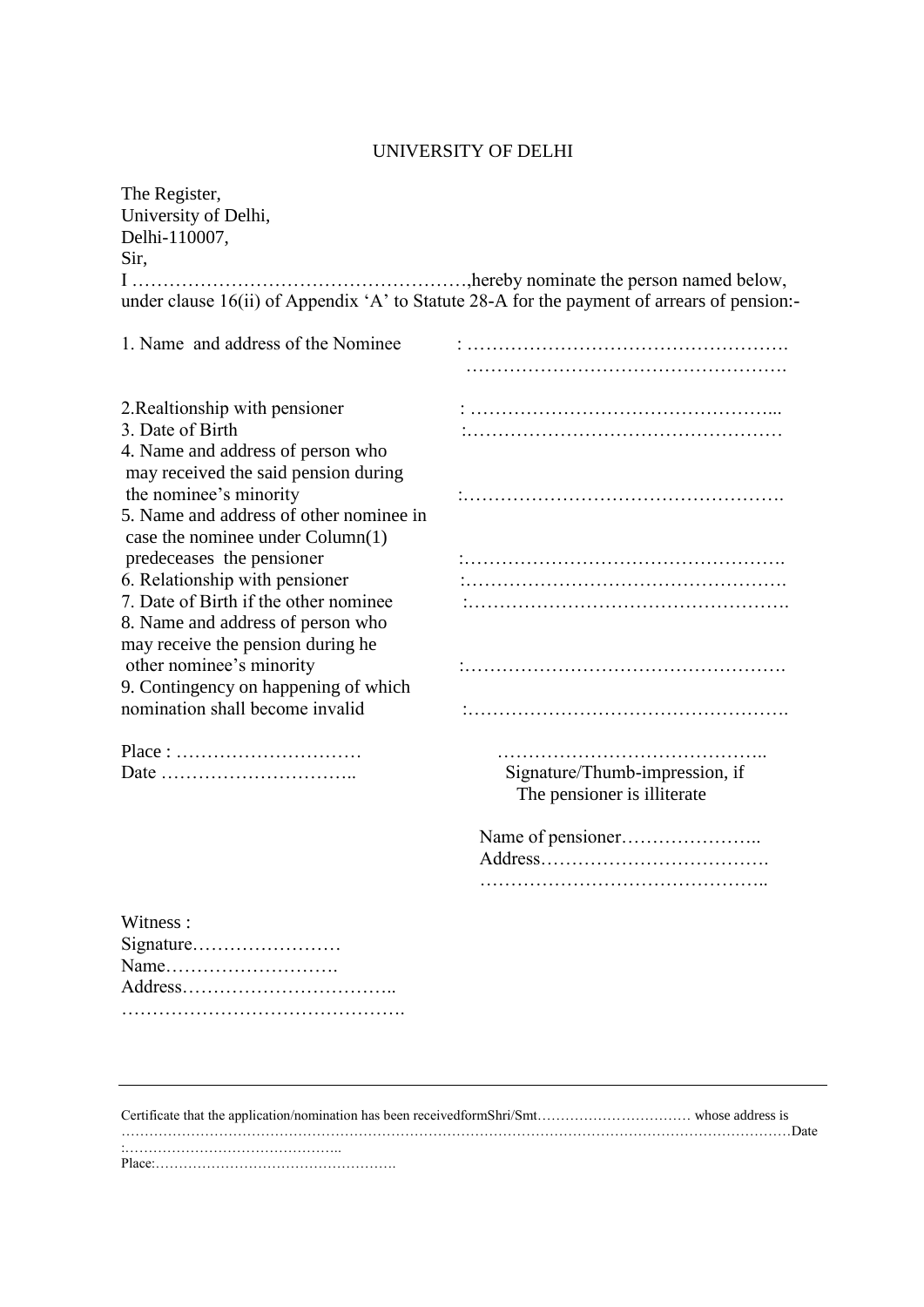(Pension Cell)

FOR THE PURPOSE OF FIXATION OF FAMILY PENSION(Three copies of passport size Joint Photograph of the employees with his/her wife/husband, duly attested.

| Space for Joint |  |
|-----------------|--|
| photograph of   |  |
| Retiree         |  |
|                 |  |

\_\_\_\_\_\_\_\_\_\_\_\_\_\_\_\_\_\_\_\_\_\_\_

|\_\_\_\_\_\_\_\_\_\_\_\_\_\_\_\_\_\_\_\_\_\_\_ |

\_\_\_\_\_\_\_\_\_\_\_\_\_\_\_\_\_\_\_\_\_\_\_\_ | |

|\_\_\_\_\_\_\_\_\_\_\_\_\_\_\_\_\_\_\_\_\_\_\_ |

\_\_\_\_\_\_\_\_\_\_\_\_\_\_\_\_\_\_\_\_\_\_\_\_

| | |\_\_\_\_\_\_\_\_\_\_\_\_\_\_\_\_\_\_\_\_\_\_\_ |

| photograph of | Signature of the person retiring \_\_\_\_\_\_\_\_\_\_\_\_\_\_\_\_\_\_

| | Signature of Wife/Husband\_\_\_\_\_\_\_\_\_\_\_\_\_\_\_\_\_\_\_\_

| | | Photograph of | | |

|Space for Joint | Signature of the person retiring\_\_\_\_\_\_\_\_\_\_\_\_\_\_\_\_\_\_\_\_\_\_\_\_\_\_\_\_\_\_

| Retiree | Signature of Wife/Husband\_\_\_\_\_\_\_\_\_\_\_\_\_\_\_\_\_\_\_\_\_

| | | Space for Joint<br>| Photograph of  $|$  Retiree | |

Signature of the person retiring

| | Signature of Wife/Husband\_\_\_\_\_\_\_\_\_\_\_\_\_\_\_\_\_\_\_\_\_

**Signature to be attested by the Principal of the College.**